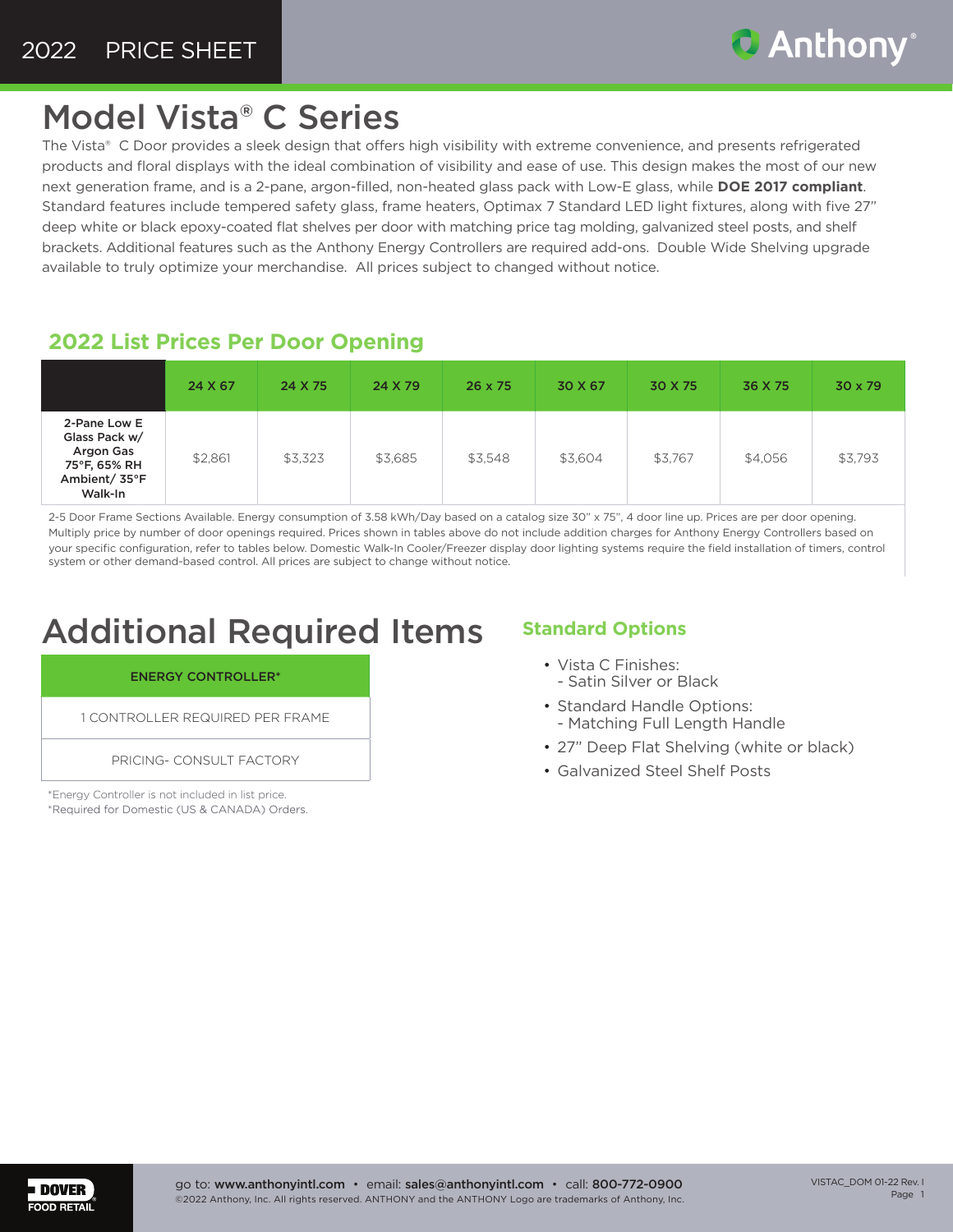

**Please refer to Gravity Flow Shelving Price Sheet for options and pricing**

### Standard Flat Shelving

For Standard Door Width Sizes 24", 26", 28", 30", and 36"

| <b>INCLUDES:</b>        | QTY. |
|-------------------------|------|
| <b>FLAT SHELVES</b>     | 5    |
| PRICE TAG MOLDINGS      | 5    |
| <b>GALVANIZED POSTS</b> |      |
| POST SHELF BRACKETS     |      |
| STABILIZER BARS         |      |
| POST-TO-POST SIDE STOPS |      |

|                    | <b>DOOR WIDTHS WITH LESS THAN 79" IN HEIGHT</b> |     |     |     |  |  |  |
|--------------------|-------------------------------------------------|-----|-----|-----|--|--|--|
| <b>SHELF DEPTH</b> | 24"                                             | 26" | 28" | 30" |  |  |  |
| 24"                | OPTIONAL NO ADDITIONAL CHARGE                   |     |     |     |  |  |  |
| 27"                | STANDARD (INCLUDED)                             |     |     |     |  |  |  |
| 36"                | \$487.45 UPGRADE PER DOOR OPENING               |     |     |     |  |  |  |
|                    | DOOR WIDTHS WITH MORE THAN 79" IN HEIGHT        |     |     |     |  |  |  |
| <b>SHELF DEPTH</b> | 24"                                             | 26" | 28" | 30" |  |  |  |
| 24"                | OPTIONAL NO ADDITIONAL CHARGE                   |     |     |     |  |  |  |
| 27"                | STANDARD (INCLUDED)                             |     |     |     |  |  |  |
|                    |                                                 |     |     |     |  |  |  |

#### **Additional Shelving Upgrades Include:**

- Gravity Flow Shelving
- Drip Pans • Rollers
- Gravity Flow Merchandiser

# Add-On and Deduct Items

Deductible Options SHELVES | SHELVES Add-On Options ADDITIONAL 24" DEEP FLAT SHELF ADDITIONAL TO 27" DEEP SHELF ADDITIONAL TO 36" DEEP SHELF FLAT SHELVING \$82.59 PER SHELF \$112.33 PER SHELF \$180.05 PER SHELF